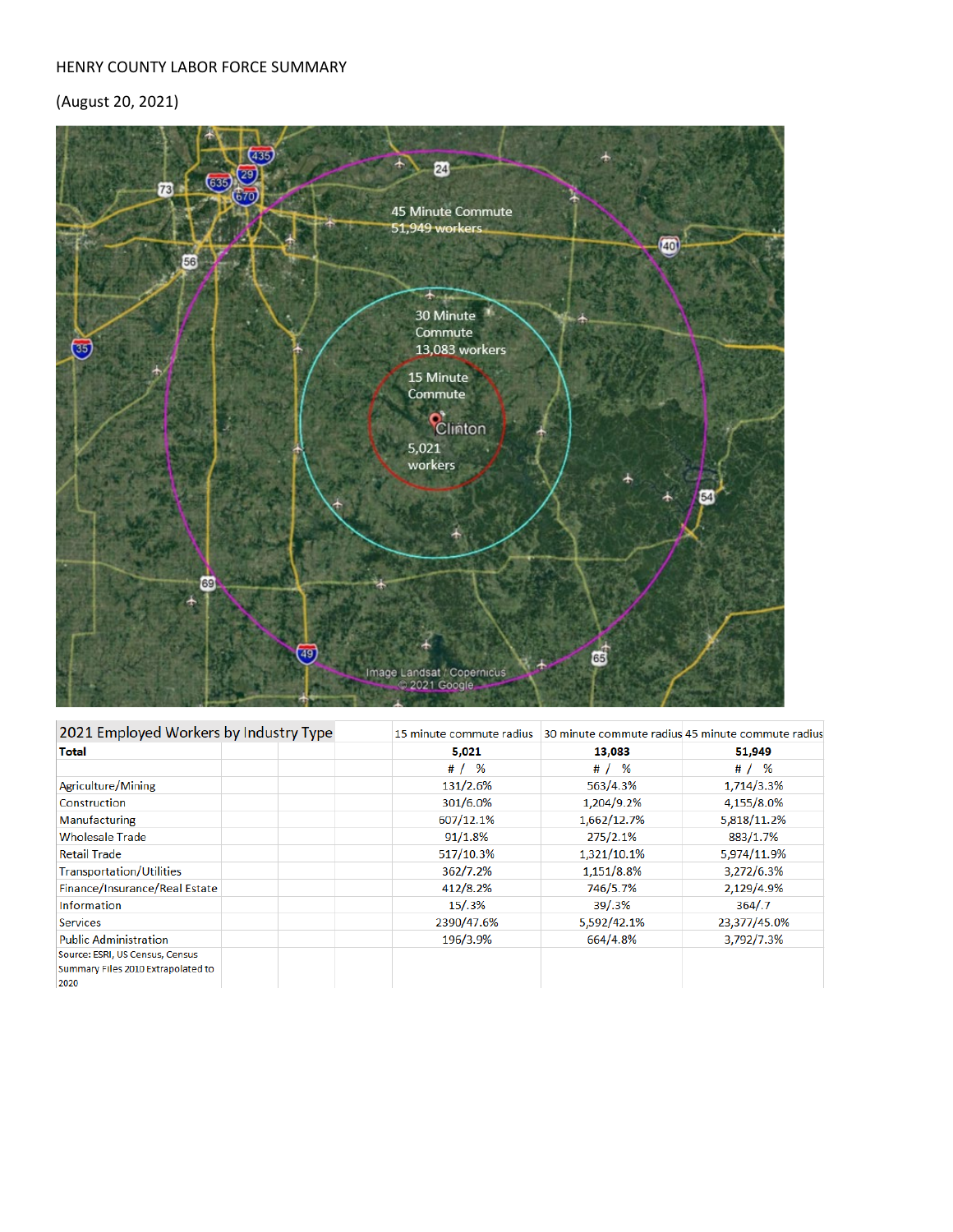| 2021 Employed Population 16+ by Occupation |       |        |        |
|--------------------------------------------|-------|--------|--------|
| <b>Total</b>                               | 5,024 | 13,081 | 51,949 |
| <b>White Collar</b>                        | 52.8% | 51.1%  | 54.4%  |
| Management/Business/Financial              | 12.5% | 13.5%  | 13.2%  |
| Professional                               | 21.2% | 19.4%  | 21.1%  |
| <b>Sales</b>                               | 10.0% | 7.8%   | 8.6%   |
| <b>Administrative Support</b>              | 9.2%  | 10.4%  | 11.5%  |
| <b>Services</b>                            | 18.7% | 16.5%  | 17.2%  |
| <b>Blue Collar</b>                         | 28.5% | 32.4%  | 28.4%  |
| Farming/Forestry/Fishing                   | 0.7%  | 1.0%   | 0.9%   |
| Construction/Extraction                    | 7.0%  | 8.2%   | 6.8%   |
| Installation/Maintenance/Repair            | 3.5%  | 4.7%   | 3.8%   |
| Production                                 | 8.4%  | 8.5%   | 7.7%   |
| <b>Transportation/Material Moving</b>      | 9.0%  | 10.0%  | 9.1%   |

Source: U.S. Census Bureau, Census 2010 Summary File 1. Esri forecasts for 2021 and 2026 Esri converted Census 2000 data into 2010 geography.

| 2021 Population 25+ by Educational Attainment |       |        |        |
|-----------------------------------------------|-------|--------|--------|
| <b>Total</b>                                  | 8,901 | 23,143 | 81,693 |
| Less than 9th Grade                           | 2.5%  | 3.0%   | 2.7%   |
| 9th - 12th Grade, No Diploma                  | 9.1%  | 7.7%   | 6.6%   |
| <b>High School Graduate</b>                   | 32.7% | 34.8%  | 33.1%  |
| <b>GED/Alternative Credential</b>             | 6.8%  | 6.3%   | 5.1%   |
| Some College, No Degree                       | 20.8% | 22.4%  | 22.3%  |
| <b>Associate Degree</b>                       | 7.3%  | 8.3%   | 8.4%   |
| <b>Bachelor's Degree</b>                      | 14.3% | 10.9%  | 13.1%  |
| <b>Graduate/Professional Degree</b>           | 6.5%  | 6.4%   | 8.7%   |

Total: 9.04k

| <b>Management</b><br><b>Occupations</b> | Health<br>Technologists<br>& Technicians | <b>Health</b><br><b>Diagnosing &amp;</b><br><b>Treating</b><br><b>Practitioner:</b><br>& Other<br>Technical | <b>Office &amp;</b><br>Administrative<br><b>Support Occupations</b> | <b>Occupations</b> | <b>Sales &amp; Related</b> | <b>Building &amp; Grounds</b><br><b>Cleaning &amp; Maintenance</b><br><b>Occupations</b><br>6.66% | <b>Healthcare Support</b><br><b>Occupations</b><br>3.66%<br>Personal Care & Service |       |
|-----------------------------------------|------------------------------------------|-------------------------------------------------------------------------------------------------------------|---------------------------------------------------------------------|--------------------|----------------------------|---------------------------------------------------------------------------------------------------|-------------------------------------------------------------------------------------|-------|
|                                         | 3.61%                                    | <b>Occupations</b><br>3.44%                                                                                 | 10.3%                                                               |                    | 10.1%                      | <b>Food Preparation &amp; Serving Related</b><br><b>Occupations</b>                               | 1.23%<br>Fire Fighting & Prevention, &.                                             |       |
| 8.91%                                   | <b>Business &amp; Financial</b>          | Arts, Design.                                                                                               |                                                                     | <b>Material</b>    | <b>Transportation</b>      | 4.14%                                                                                             | 1.22%                                                                               | 0.92% |
| Education                               | <b>Operations</b><br><b>Occupations</b>  | 0.87%                                                                                                       | <b>Production</b>                                                   |                    | <b>Occupations</b>         | <b>Construction &amp;</b>                                                                         | <b>Installation.</b>                                                                |       |
| Instruction, &                          | 2.36%<br>unity & Social Service          |                                                                                                             |                                                                     | <b>Moving</b>      |                            | <b>Extraction</b>                                                                                 | Maintenance, &<br><b>Repair Occupations</b>                                         |       |
| <b>Library Occupations</b>              | 1.34%                                    |                                                                                                             | <b>Occupations</b>                                                  | <b>Occupations</b> |                            |                                                                                                   | 3.41%                                                                               |       |
| $6.55\%$                                | uter & Mathematical.<br>1.07%            | reliente                                                                                                    | 8.75%                                                               | 5.72%              | 5.23%                      | <b>Occupations</b><br>7.91%                                                                       | <b>Farming, Fishing, &amp; Forestry</b><br>1.28%                                    |       |
| $-1$ $-1$                               |                                          |                                                                                                             |                                                                     |                    |                            |                                                                                                   |                                                                                     |       |

□●■Ⅱ/

2013 2014 2015 2016 2017 2018 2019

## Source: ACS 5 year data

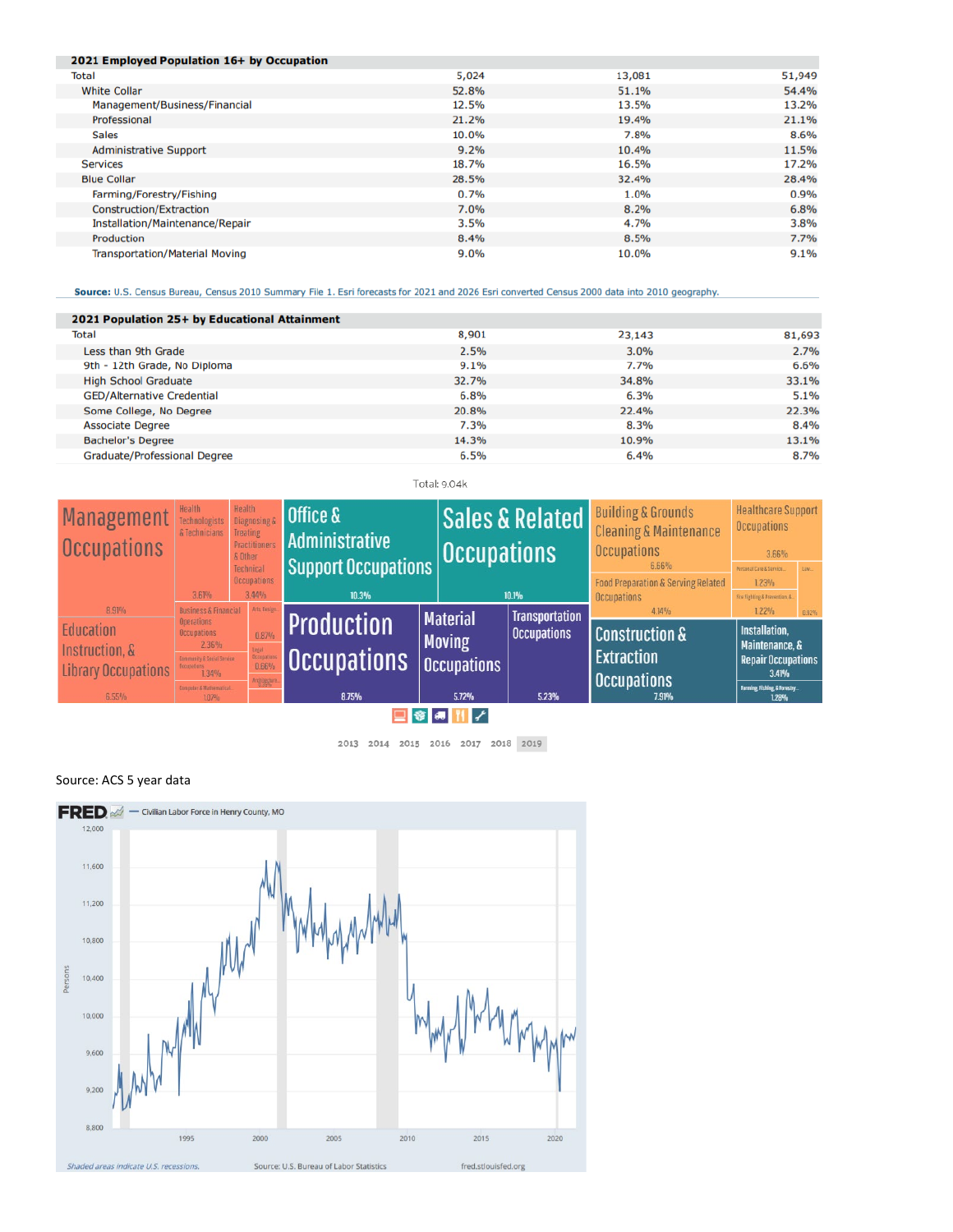## OCCUPATIONAL EMPLOYMENT WAGE STATISTICS (OEWS)



May 2020 Metropolitan and Nonmetropolitan Area Occupational Employment and Wage Estimates Central Missouri nonmetropolitan area

| <b>Selected Occupational Codes</b> |                                                                                                         |             |            |            |
|------------------------------------|---------------------------------------------------------------------------------------------------------|-------------|------------|------------|
| <b>OCCUPATION</b>                  |                                                                                                         | Mean hourly | 25%        | 75%        |
| <b>CODE</b>                        | <b>OCCUPATION TITLE</b>                                                                                 | wage        | Percentile | Percentile |
| 11-1021                            | <b>General and Operations</b><br>Managers                                                               | \$60.45     | \$32.43    | \$77.49    |
| 11-3051                            | <b>Industrial Production</b><br>Manager                                                                 | \$56.82     | \$40.86    | \$67.93    |
| 11-3071                            | Transportatiom, Storage.<br><b>Distribution Manager</b>                                                 | \$50.53     | \$35.43    | \$60.85    |
| 13-1020                            | <b>Buyers and Purchasing</b><br>Agents                                                                  | \$34.80     | \$24.44    | \$42.60    |
| 43-3031                            | Bookkeeping, Accounting,<br><b>Auditing Clerks</b>                                                      | \$21.20     | \$16.31    | \$25.21    |
| 43-5061                            | Production Planning,<br><b>Expediting and Expediting</b><br>Clerk                                       | \$25.00     | \$18.49    | \$30.35    |
| 43-5111                            | Weighers, Measurers,<br>Checkers, and Samplers,<br>Recordkeeping                                        | \$18.31     | \$14.48    | \$21.45    |
| 49-9041                            | Industrial Machinery                                                                                    |             |            |            |
|                                    | Mechanics<br>Electrical, Electronic, and                                                                | \$27.57     | \$27.57    | \$32.39    |
| 51-2028                            | Electromechanical<br>Assemblers, Except Coil<br>Winders, Tapers, and<br><b>Finishers</b>                |             |            |            |
|                                    | <b>Fiberglass Laminators</b>                                                                            | \$18.63     | \$14.26    | \$21.97    |
| 51-2051                            | and Fabricators<br><b>Miscellaneous</b>                                                                 | \$18.41     | \$14.68    | \$21.58    |
| 51-2090                            | Assemblers and<br>Fabricators                                                                           | \$17.30     | \$13.34    | \$19.80    |
| 51-4031                            | Cutting, Punching, and<br>Press Machine Setters,<br>Operators, and Tenders,<br><b>Metal and Plastic</b> |             |            |            |
| 51-4111                            | <b>Tool and Die Makers</b>                                                                              | \$18.58     | \$14.63    | \$21.94    |
|                                    | Prepress Technicians and                                                                                | \$26.69     | \$20.91    | \$31.84    |
| 51-5111                            | Workers                                                                                                 | \$20.85     | \$15.66    | \$24.96    |
| 51-9161                            | <b>Computer Numerically</b><br><b>Controlled Tool Operators</b>                                         | \$21.30     | \$16.59    | \$25.05    |
| 53-7051                            | Industrial Truck and<br><b>Tractor Operators</b>                                                        | \$18.85     | \$15.18    | \$21.91    |
| 53-7064                            | Packers and Packagers,<br>Hand                                                                          | \$14.07     | \$11.62    | \$15.83    |
| <b>Bureau of Labor Statistics</b>  |                                                                                                         |             |            |            |

Last Modified Date: March 31, 2021